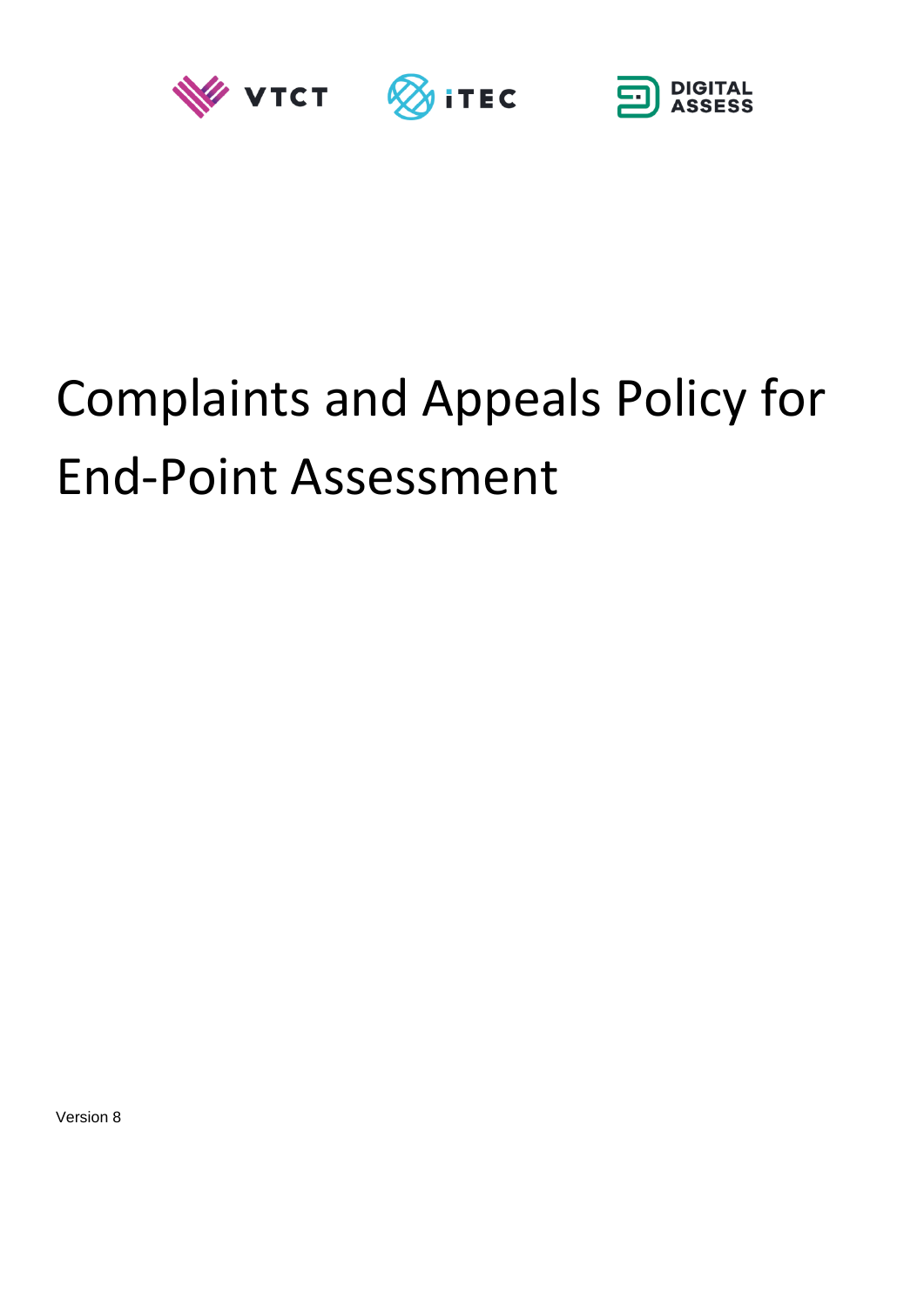





# Contents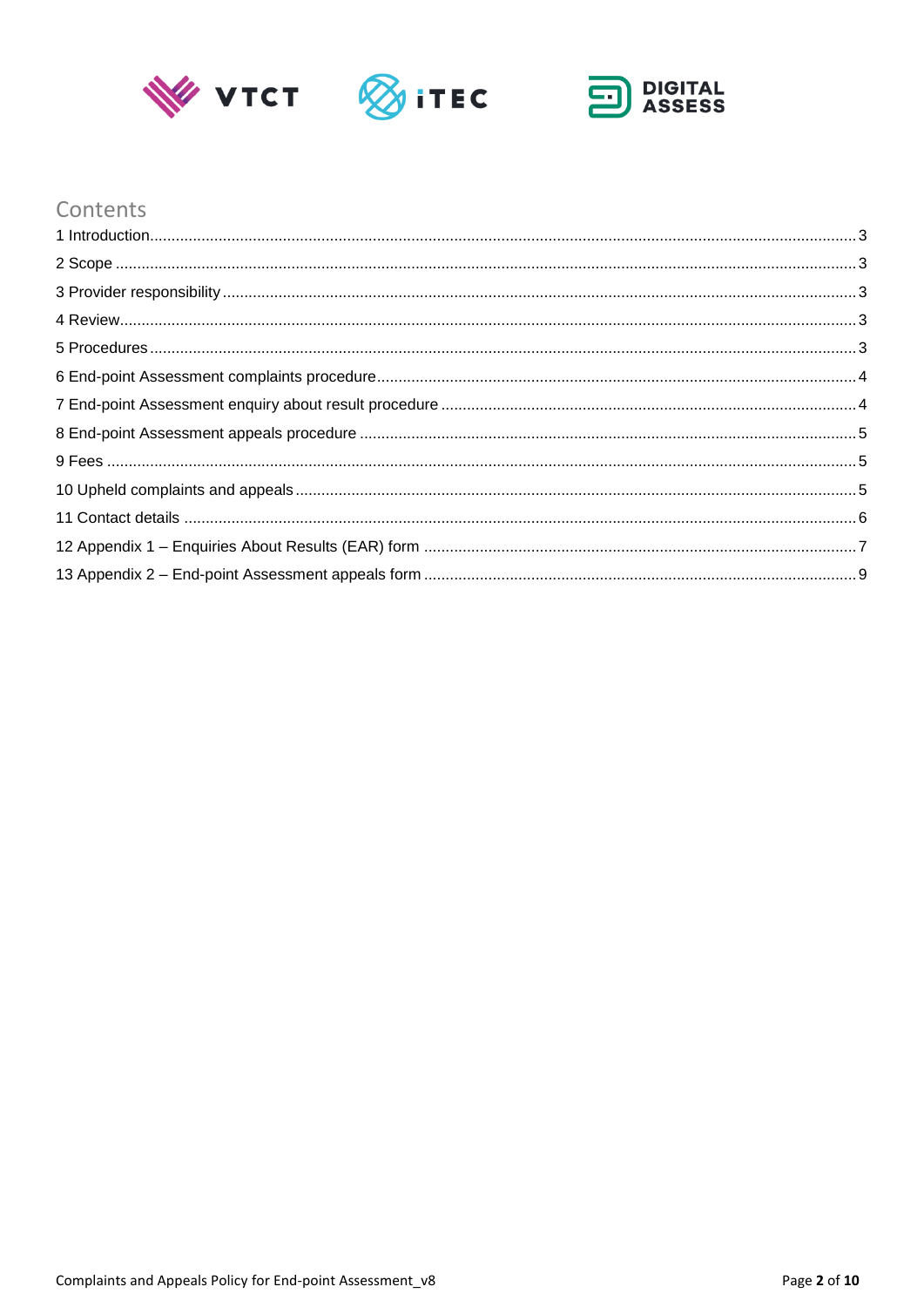





# <span id="page-2-0"></span>1 Introduction

VTCT is committed to providing an excellent end-point assessment service. VTCT supports improvement in assessment quality and decision-making, however we recognise that from time to time situations arise where an apprentice considers that they might have grounds for an appeal against a decision related to that end-point assessment. This document sets out our complaints and appeals procedure which should be followed by apprentices, providers, employers or members of the public if they have queries or concerns about an end-point assessment delivered by VTCT.

# <span id="page-2-1"></span>2 Scope

This policy only covers complaints and/or appeals that apprentices, members of the public or providers or employers may wish to make in relation to the end-point assessment services delivered by VTCT.

This policy is not to be used to cover enquiries or complaints about other qualifications or services offered by VTCT.

# <span id="page-2-2"></span>3 Provider responsibility

It is the responsibility that all staff involved in the delivery of VTCT apprenticeship qualifications or VTCT end-point assessments, and apprentices are aware of the contents of this policy. All VTCT approved apprenticeship providers should have a complaints handling procedure and appeals process in place to deal with complaints about end-point assessment services.

## <span id="page-2-3"></span>4 Review

VTCT will review this policy and its associated procedures as part of our self-evaluation arrangements and revise it as and when necessary in response to customer, apprentice or regulatory feedback and any trends that may emerge in the subject matter of complaints received.

## <span id="page-2-4"></span>5 Procedures

VTCT distinguishes between complaints and appeals. A complaint is an expression of dissatisfaction with facilities or services provided as part of an end-point assessment. Appeals are specific challenges to judgements made in relation to an assessment. It is VTCT's policy to ensure that all complaints and appeals are thoroughly investigated and given fair consideration, with findings communicated within agreed timescales. There are three procedures contained within this document:

- End-point assessment complaints procedure
- End-point assessment enquiry about results procedure
- End-point assessment appeals procedure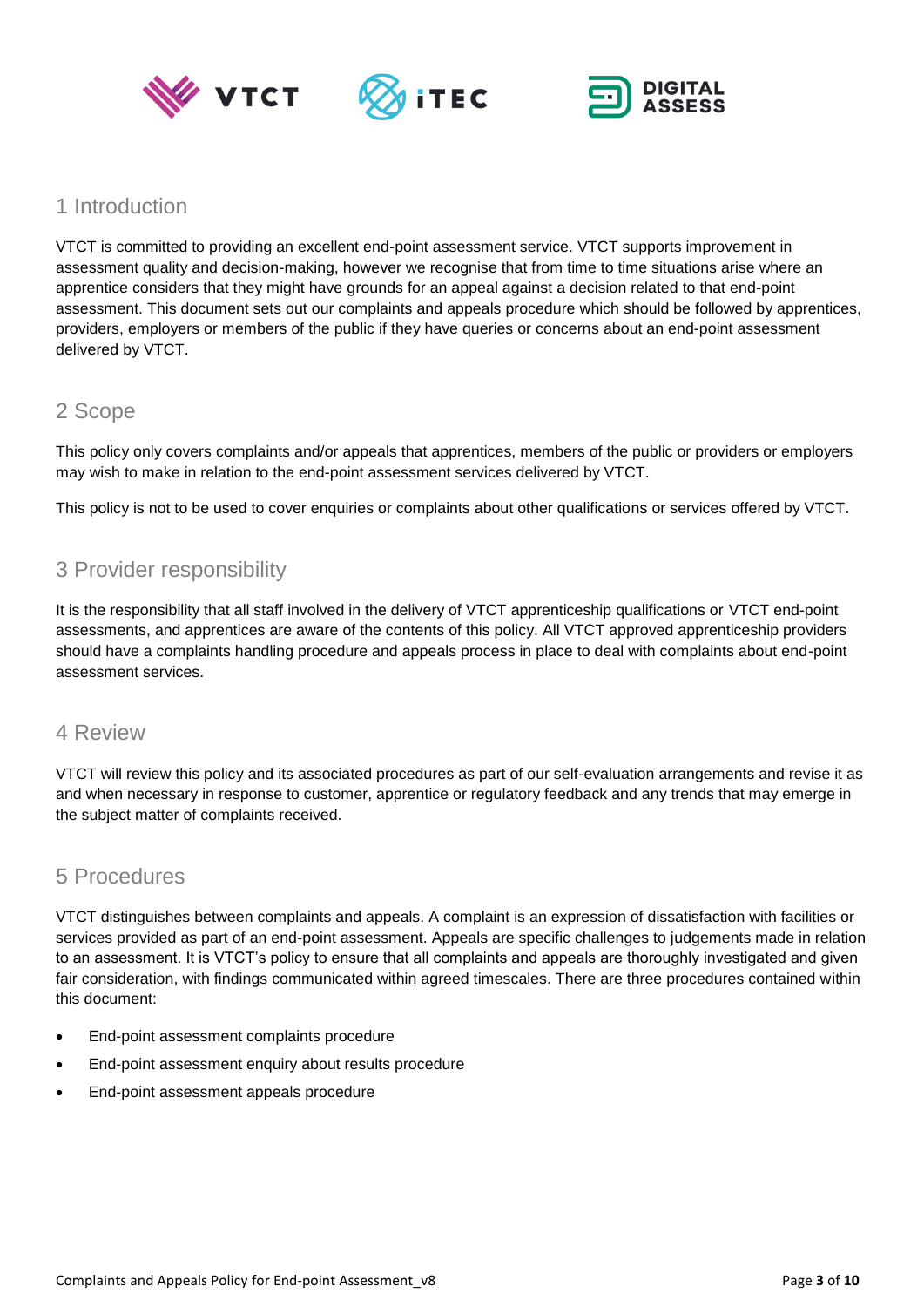





## <span id="page-3-0"></span>6 End-point Assessment complaints procedure

All VTCT staff have been trained to help our customers, so you should first try to sort out any problem at the earliest opportunity by speaking to one of our customer support associates.

If you wish to escalate your complaint, you can ask to speak to the Quality Lead (Apprenticeships).

If you are not satisfied with the help provided by the Quality Lead (Apprenticeships), please send a written complaint to the VTCT Quality and Processing Manager either by post or email (contact details below), normally within 28 days of the event you are complaining about.

Complaints about any aspect of the end-point assessment service should normally be submitted to VTCT by the employer or provider, however, apprentices can make the complaint directly to VTCT in exceptional circumstances where they feel the complaint has not been satisfactorily handled by the training provider or their employer.

When making a complaint to VTCT, please provide us with:

- Copies of any correspondence between the apprentice and the provider regarding the complaint
- A statement of the circumstances surrounding the complaint
- Any other supporting documents relevant to the complaint

VTCT will appoint an investigating officer to investigate all complaints which will involve gathering all relevant evidence and interviewing the apprentice and any other people relevant to the complaint.

We aim to investigate all complaints within agreed timescales. At the end of the investigation, VTCT will communicate the findings of the investigation to the complainant within 28 days of the date of receipt of the complaint and we will outline any resolutions or further actions planned as a result of the findings.

## <span id="page-3-1"></span>7 End-point Assessment enquiry about result procedure

If an apprentice, training provider or employer is dissatisfied with end-point assessment results, has reason to suspect they may not be accurate or is concerned that correct procedures have not been followed; the first step is to make an Enquiry About Results (EAR), using the form attached in Appendix 1. The EAR form should be submitted to the VTCT Assessment Manager, using the contact details below, within 14 days of the receipt of results. If it is an enquiry about an Apprenticeship Assessor's practical assessment decision, a detailed report will be produced by the original Apprenticeship Assessor and this will be reviewed by the VTCT Quality Lead (Apprenticeships) to ascertain whether moderation is necessary.

The VTCT Quality Lead (Apprenticeships) will review the enquiry and communicate findings and information about any further action to be taken within 21 days. If the end-point assessment result is found to be incorrect and the result uplifted, VTCT will issue new results and a new certificate. If other end-point assessment decisions may be affected by the result of such an enquiry, all similar results will be recalled and reviewed in the same way.

Further action may include the apprentice undertaking another end-point assessment with another Apprenticeship Assessor.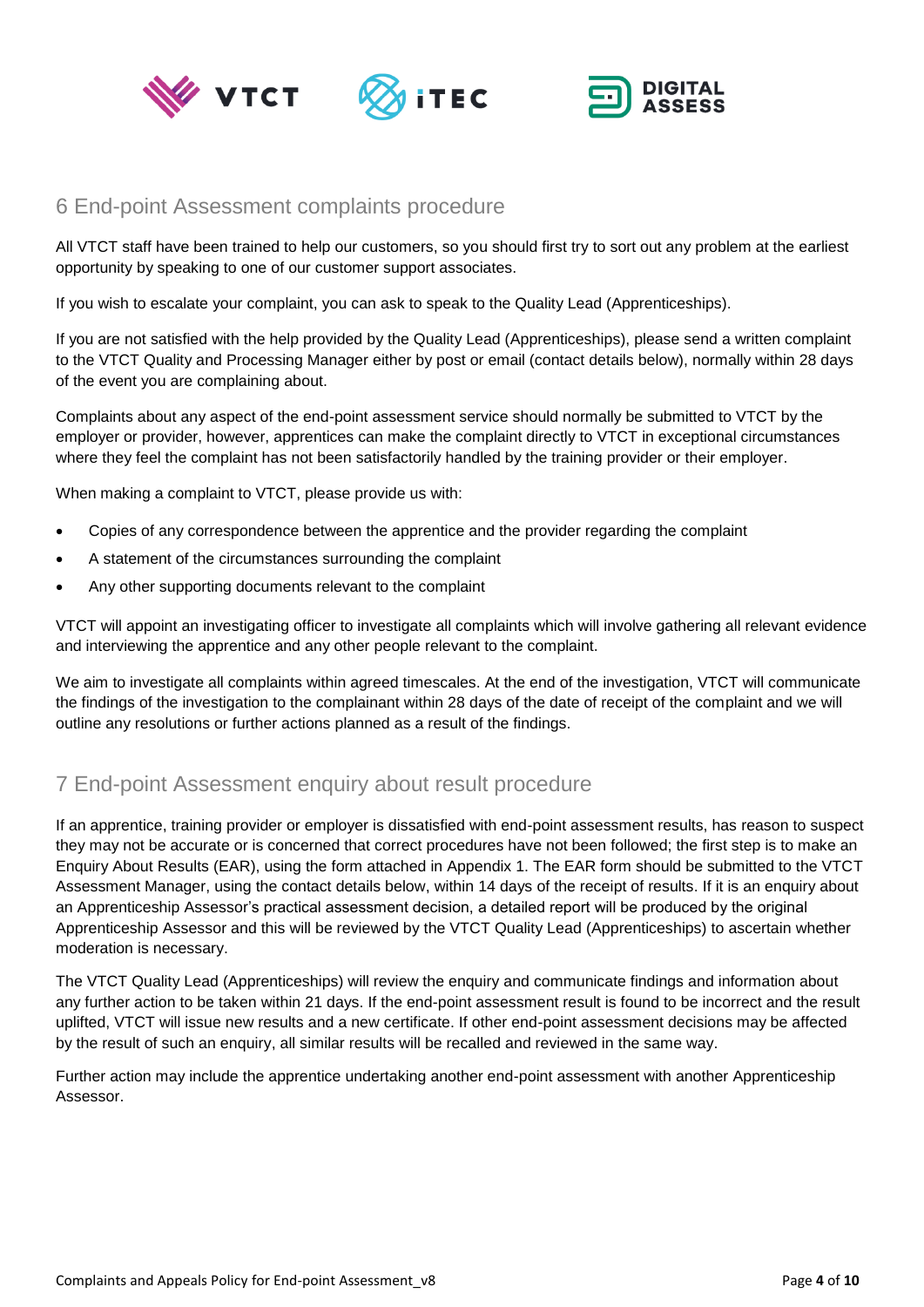





## <span id="page-4-0"></span>8 End-point Assessment appeals procedure

If the doubts about the accuracy of the end-point assessment results still persists, following the EAR process; the apprentice, training provider or employer should submit an appeal in writing using the procedure outlined here. The appellant should write to the Chief Academic Officer using the Appeals Form in Appendix 2, within 14 days of the receipt of receiving the outcome of the EAR; who will convene the VTCT Apprenticeship Assessment Panel to review any additional evidence. If the end-point assessment result is found to be incorrect and the result uplifted, VTCT will issue new results and a new certificate.

The VTCT Apprenticeship Assessment Panel may, at its discretion direct the apprentice to undertake another endpoint assessment with a different Apprenticeship Assessor either at his/her own provider centre or an alternative host centre (where available) as agreed by VTCT. If other end-point assessment decisions may be affected by the result of such an appeal, all similar results will be recalled and reviewed in the same way. VTCT will communicate the findings of all appeals within 28 days of receipt. The decision of the VTCT Apprenticeship Assessment Panel is final.

#### <span id="page-4-1"></span>9 Fees

VTCT charges a fee of £15.00 per apprentice for an Enquiry About Results (EAR). The fee will be refunded if the EAR is successful in changing the apprentice's grade.

VTCT charges a fee of £150 for an appeal against the outcome of an Enquiry About Results (EAR). VTCT will not be responsible for any travel, equipment or product costs associated with an end-point assessment re-sit.

All fees and reasonable travel and subsistence costs arising from an end-point assessment re-sit (where necessary) will be refunded if a subsequent appeal or EAR is successful (upheld).

# <span id="page-4-2"></span>10 Upheld complaints and appeals

If any part of a complaint or appeal is upheld VTCT will respond to the complainant accordingly and give due consideration to how we can improve our service and arrangements. For example, by reviewing our procedures to assess the impact on our arrangements and assessment process (if relevant) or arranging for staff training. In extreme circumstances, internal disciplinary procedures may be exercised where the performance of our Apprenticeship Assessor is deemed unsatisfactory.

In situations where a complaint or appeal has been successful and indicates a failure in our end-point assessment processes, we will as appropriate, take actions such as:

- Identify any other apprentice who has been affected by that failure
- Correct, or where it cannot be corrected, mitigate as far as possible the effect of the failure
- Make improvements and ensure that the failure does not recur in the future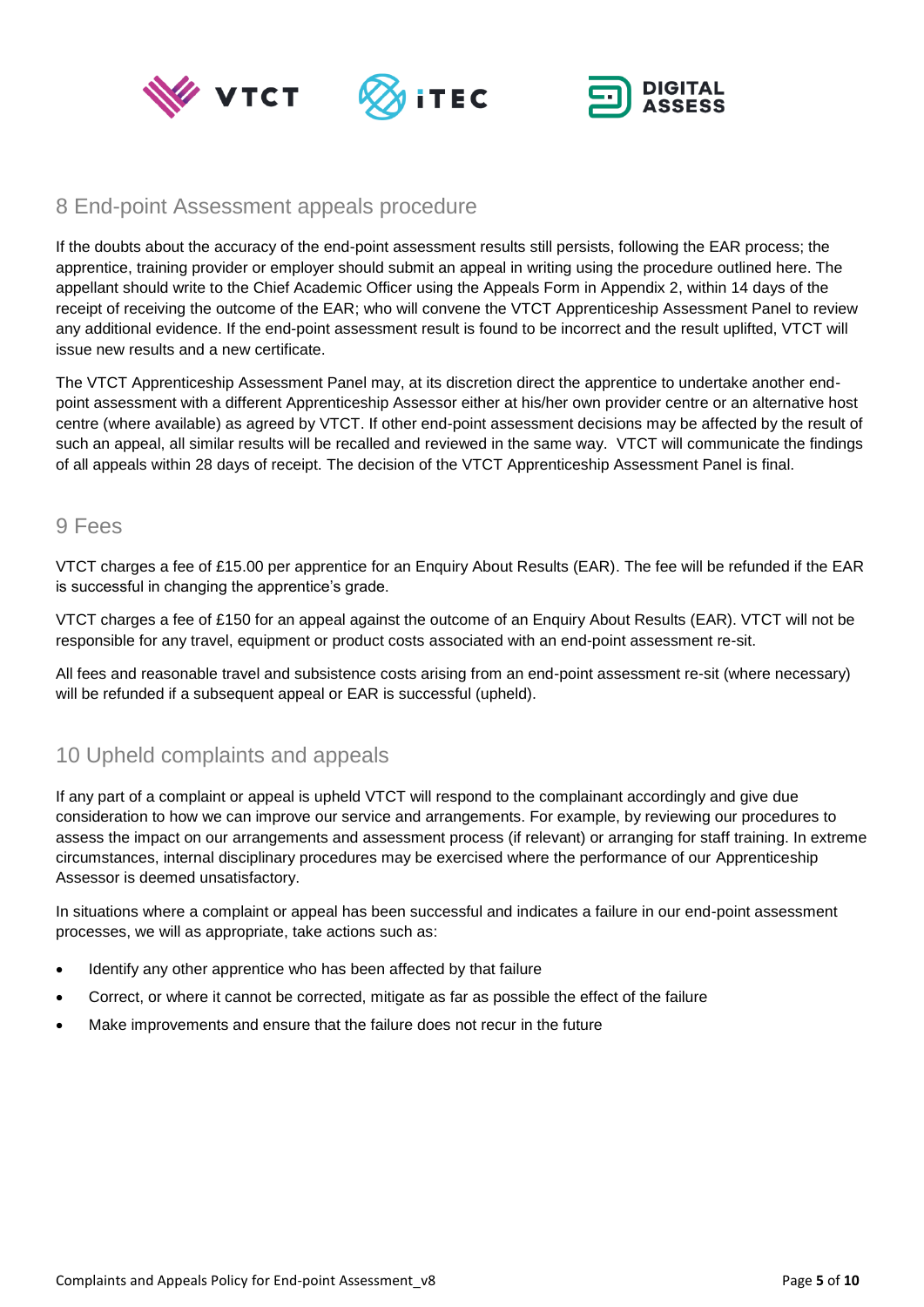





## <span id="page-5-0"></span>11 Contact details

VTCT Quality and Processing Manager VTCT Aspire House Annealing Close **Eastleigh** Hampshire SO50 9PX

Tel: +44 (0) 2380 684500 Email: [qualityassurance@vtct.org.uk](mailto:qualityassurance@vtct.org.uk)

VTCT Assessment Manager VTCT Aspire House Annealing Close **Eastleigh Hampshire** SO50 9PX

Tel: +44 (0) 2380 684500 Email: [appeals@vtct.org.uk](mailto:appeals@vtct.org.uk)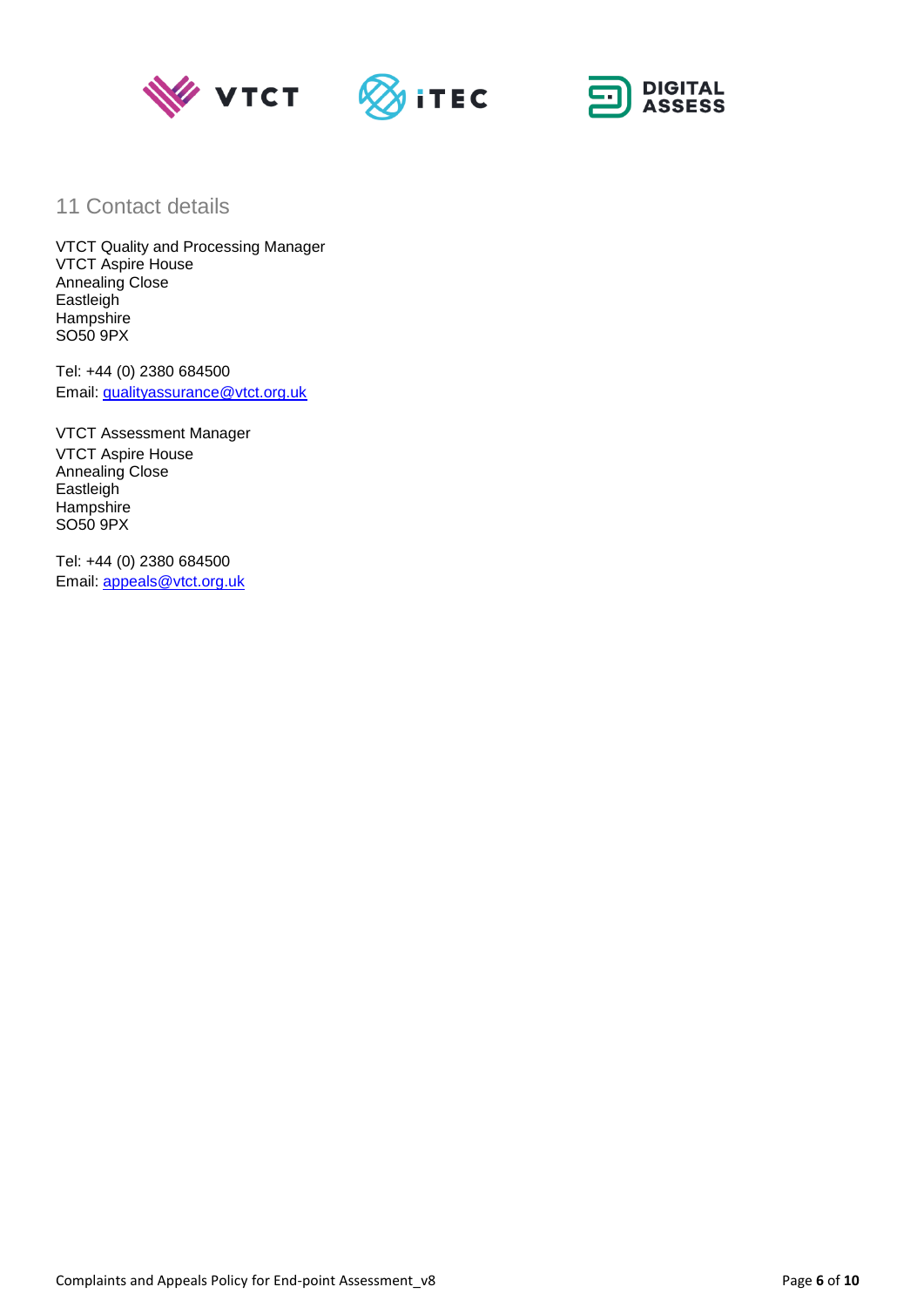





# <span id="page-6-0"></span>12 Appendix 1 – Enquiries About Results (EAR) form

## Enquiry about results application form

Part A: Apprentice consent form

#### **Information for candidates**

**If your centre makes an Enquiry About the Result for your End-point Assessment after your Endpoint Assessment grade has been issued, there are two possible outcomes:** 

Your original mark

- is confirmed as correct, and there is no change to your grade.
- is changed, so your final grade may be higher or lower than the original grade you received.

In order to proceed with the Enquiry About Results, you must sign the form below. This tells the head of your centre that you have understood what the outcome might be, and that you give your consent to the Enquiry About Results being made.

| Apprentice number:                                                                                                                                                                                                                                                                                                                                      |  | Apprentice name:                 |  |
|---------------------------------------------------------------------------------------------------------------------------------------------------------------------------------------------------------------------------------------------------------------------------------------------------------------------------------------------------------|--|----------------------------------|--|
| End-point<br>Assessment<br>Standard:                                                                                                                                                                                                                                                                                                                    |  | Date of End-point<br>Assessment: |  |
| I give my consent to the head of my centre to make an enquiry about the result of the End-point<br>Assessment listed above. In giving consent, I understand that the final subject grade awarded to me<br>following an Enquiry About Results may be lower than, higher than, or the same as the grade which was<br>originally awarded for this subject. |  |                                  |  |
|                                                                                                                                                                                                                                                                                                                                                         |  |                                  |  |
|                                                                                                                                                                                                                                                                                                                                                         |  |                                  |  |
|                                                                                                                                                                                                                                                                                                                                                         |  |                                  |  |
|                                                                                                                                                                                                                                                                                                                                                         |  |                                  |  |
|                                                                                                                                                                                                                                                                                                                                                         |  |                                  |  |
|                                                                                                                                                                                                                                                                                                                                                         |  |                                  |  |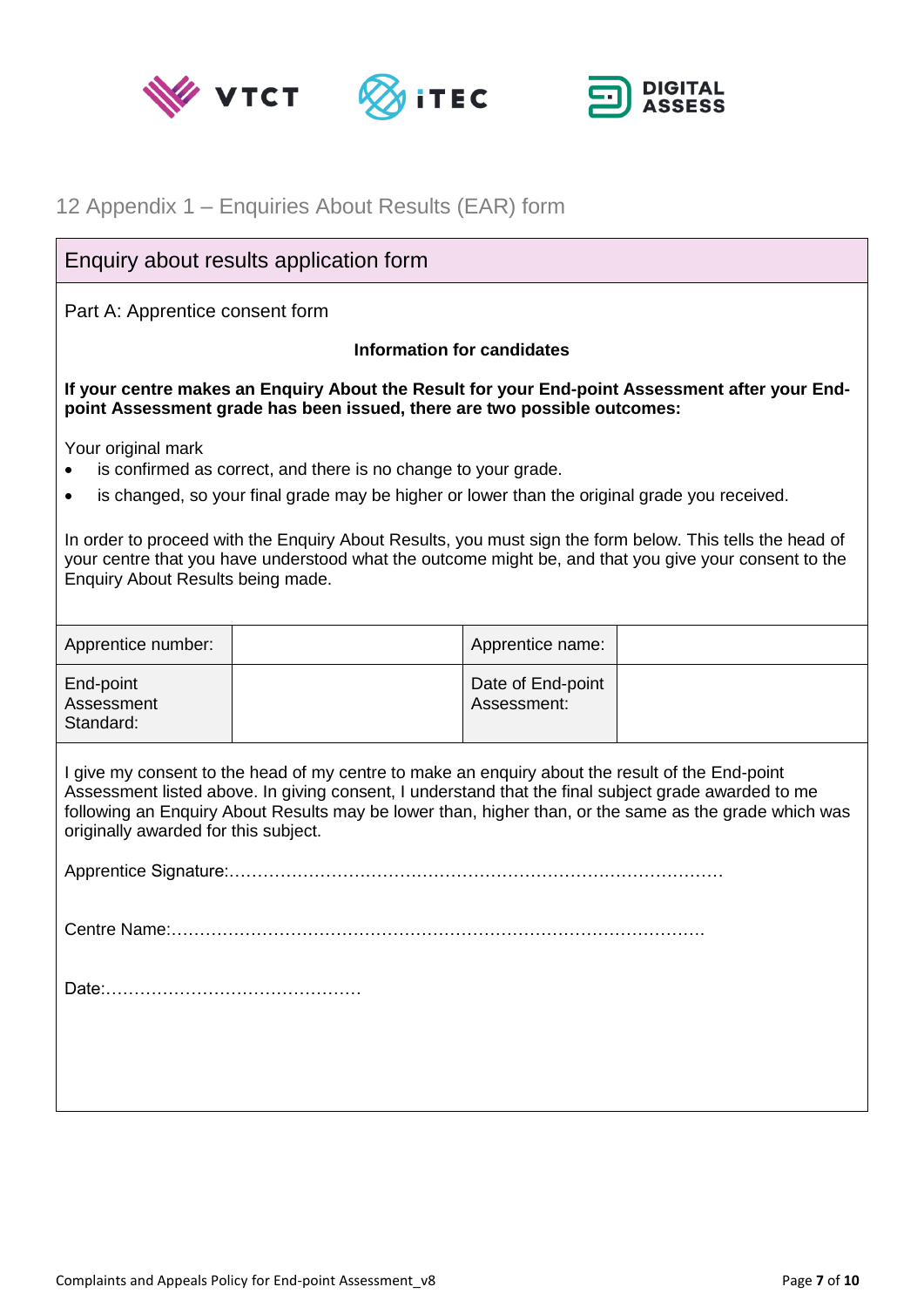





| Part B: Centre consent form                                                                                                                                                   |                                |  |
|-------------------------------------------------------------------------------------------------------------------------------------------------------------------------------|--------------------------------|--|
|                                                                                                                                                                               | <b>Information for centres</b> |  |
| VTCT charges a fee of £15.00 per learner per unit for an Enquiry About Result (EAR). The fee will be<br>refunded if the EAR is successful in changing the apprentice's grade. |                                |  |
| <b>Details of enquiry</b><br>Please state the reason for your enquiry.                                                                                                        |                                |  |
| Centre number:                                                                                                                                                                | Centre name:                   |  |
| Reasons for enquiry:                                                                                                                                                          |                                |  |
|                                                                                                                                                                               |                                |  |
|                                                                                                                                                                               |                                |  |
|                                                                                                                                                                               |                                |  |
| This form should be retained on the centre's files for at least 6 months following the outcome of the<br><b>Enquiry About Results.</b>                                        |                                |  |
| Once completed, please email this form to <b>epaappeals@vtct.org.uk</b>                                                                                                       |                                |  |
| <b>Centre Contact Information</b>                                                                                                                                             |                                |  |
|                                                                                                                                                                               |                                |  |
|                                                                                                                                                                               |                                |  |
|                                                                                                                                                                               |                                |  |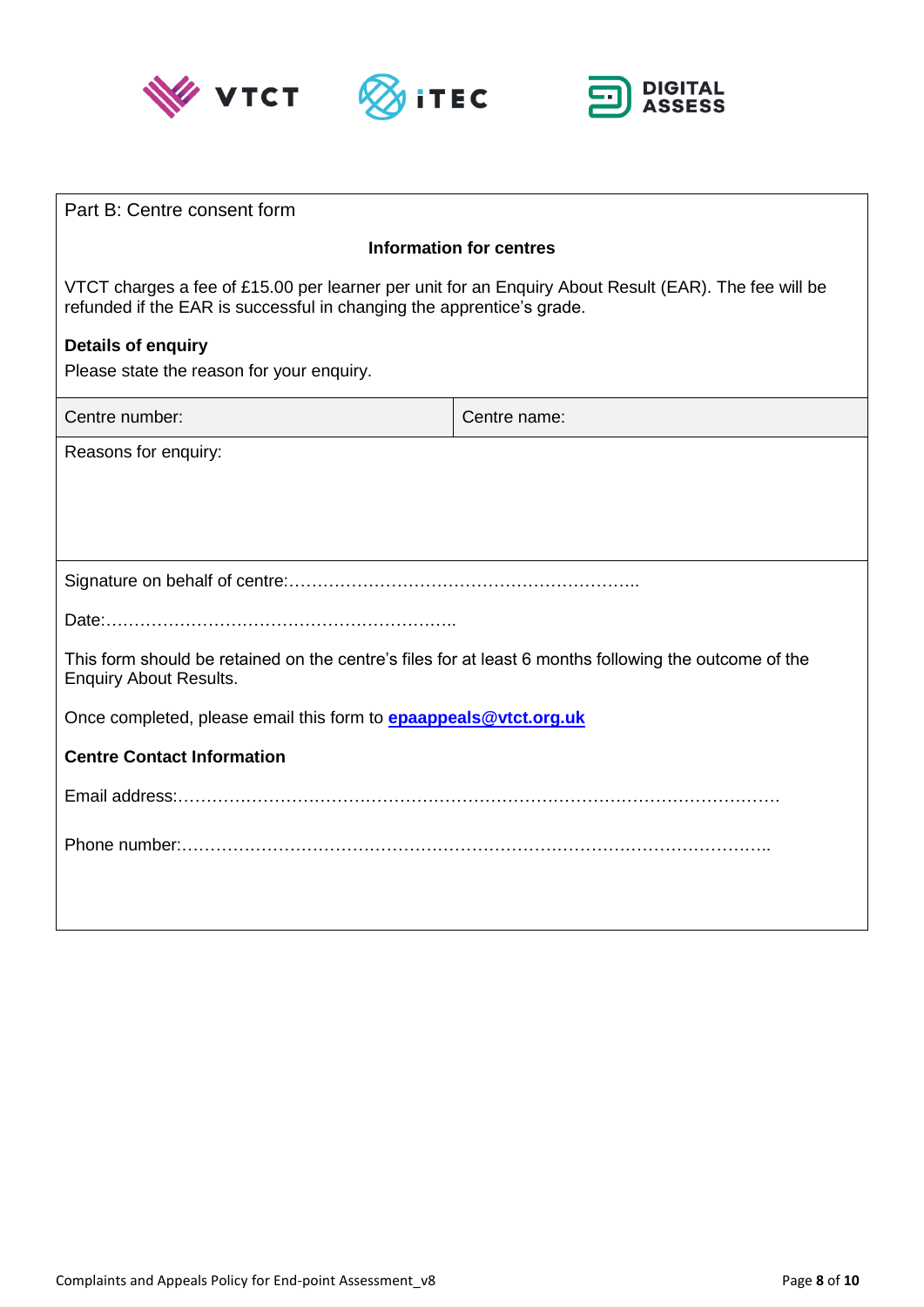

# 13 Appendix 2 – End-point Assessment appeals form

<span id="page-8-0"></span>

| <b>End-point Assessment Appeals Form</b>                                                                                                                                       |                                     |  |
|--------------------------------------------------------------------------------------------------------------------------------------------------------------------------------|-------------------------------------|--|
| <b>Centre and apprentice details</b>                                                                                                                                           |                                     |  |
| Centre name:                                                                                                                                                                   | Contact details:                    |  |
| Centre number:                                                                                                                                                                 | Daytime telephone number:           |  |
| Apprentice name:                                                                                                                                                               | Date complaint submitted to centre: |  |
| Apprentice number: (if applicable)                                                                                                                                             |                                     |  |
| Please submit evidence of the following:<br>1. Evidence to support your appeal.                                                                                                |                                     |  |
| Statements from colleagues or peers where appropriate<br>Statements from clients where appropriate                                                                             |                                     |  |
| 2. A statement outlining why you are unhappy with the outcome of the end-<br>point assessment Enquiry About Results.                                                           |                                     |  |
| Please attach this form to the front of your documents when submitting by<br>3.<br>mail or complete electronically and attach it to the email with all supporting<br>evidence. |                                     |  |
| Once completed, please email this form to appeals@vtct.org.uk.                                                                                                                 |                                     |  |
|                                                                                                                                                                                | Please complete below               |  |
| Appellant name:                                                                                                                                                                |                                     |  |
| Appellant signature:                                                                                                                                                           |                                     |  |
| Apprentice signature: (if not the complainant)                                                                                                                                 |                                     |  |
| Date:                                                                                                                                                                          |                                     |  |